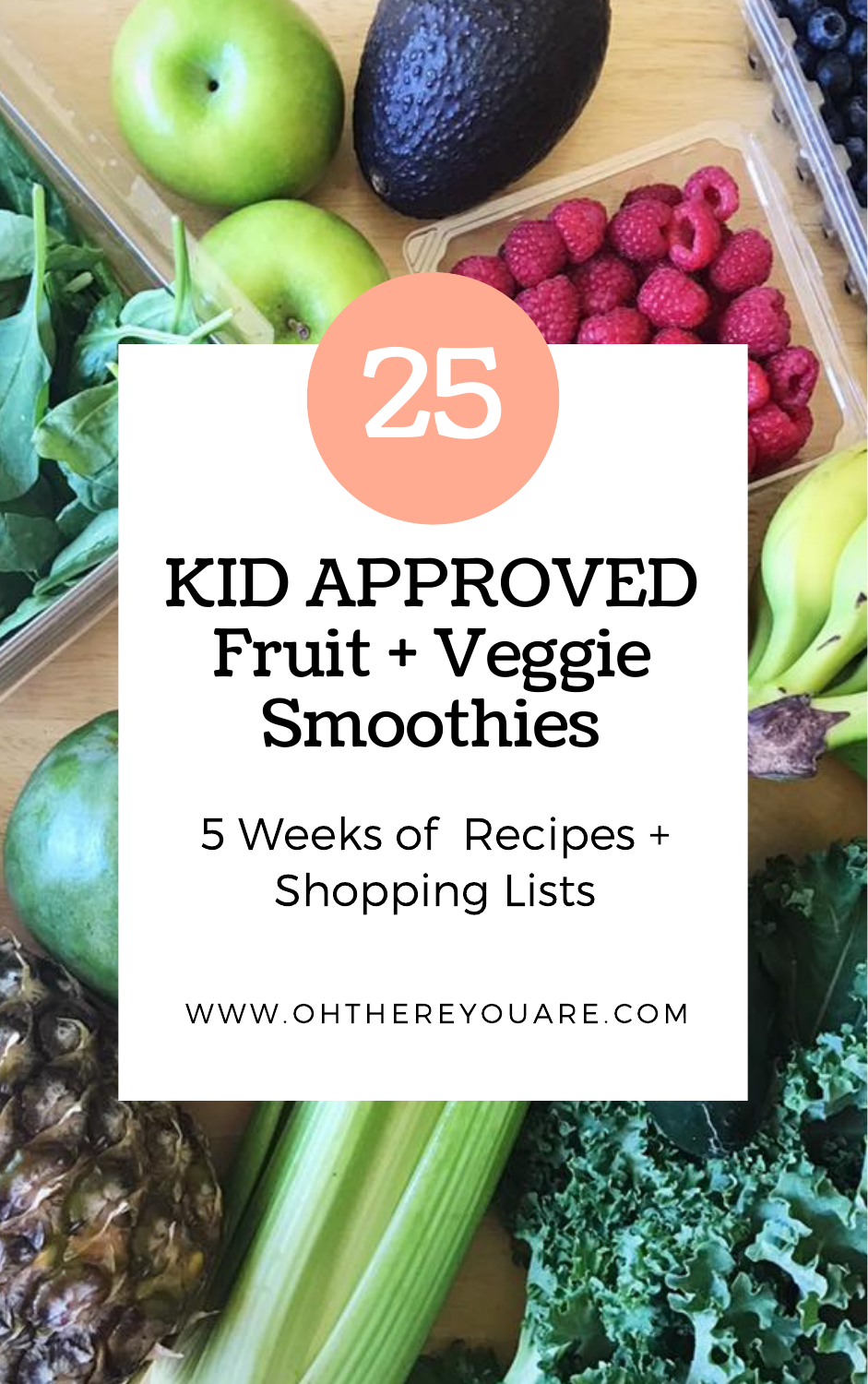# Hello There!

Welcome to our favorite collection of smoothies! As a mom of three I know that summer parenting can consist of saying, "you just had a snack" over and over until you give up and throw them more snacks! So... I'm sneaking in as many healthy options as possible and disguising them as thee BEST SNACKS EVA! Stuffed with fruits + veggies they won't even know its good for them!

Keep them involved and put them in charge of the shopping list that's included eack week + they're so easy to make, they can help in the kitchen too!

Happy summer snacking from our home to yours!

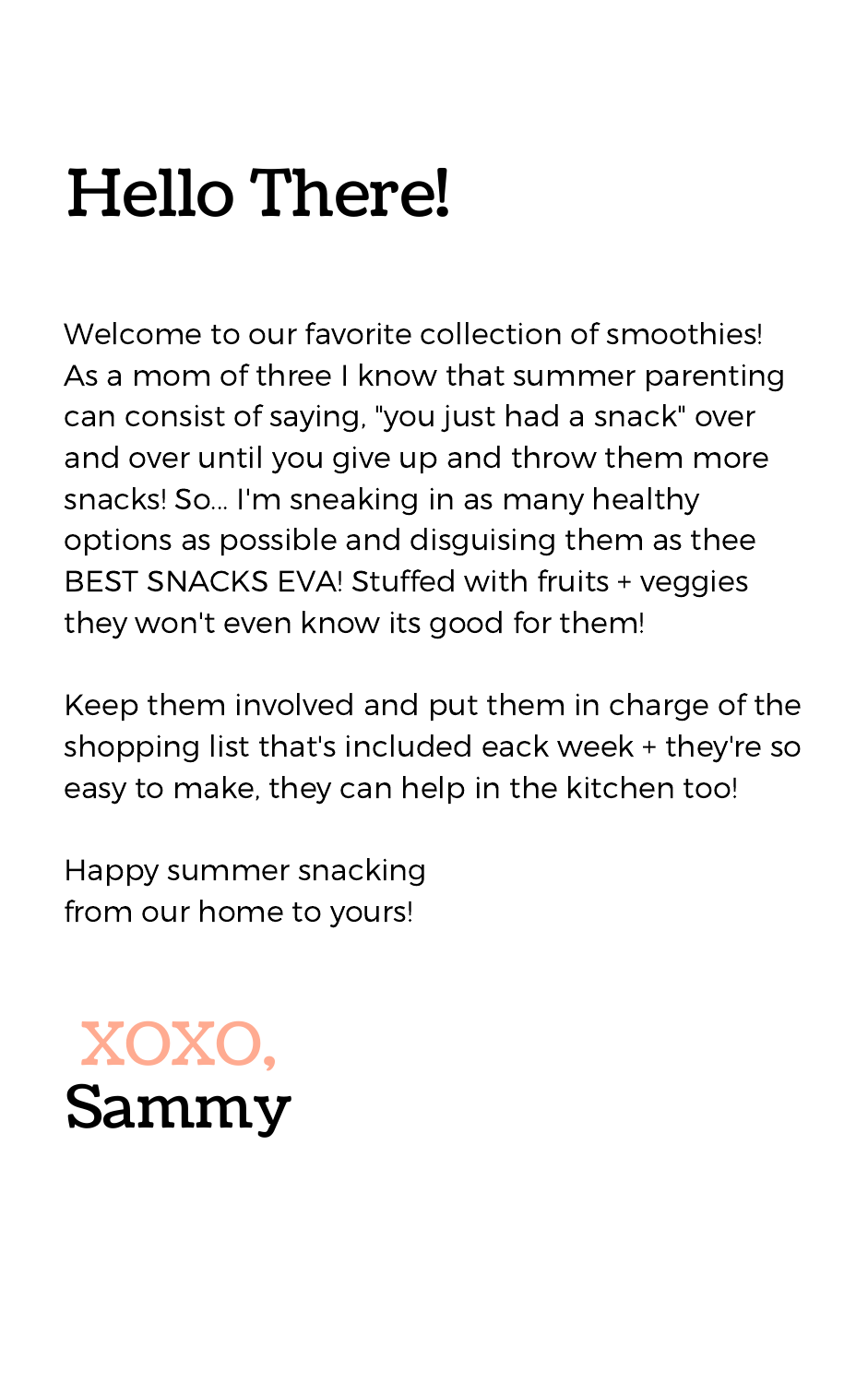

## **FRUIT**

- o strawberries (48 ounces)
- o 1 mango (or 8 ounces frozen)
- o 1 whole pineapple, fresh (or 16 ounces frozen)
- o 5-6 bananas
- o 1 lime
- 

o 2 kiwi o 1 pear

## **VEGGIES**

o 1 bag fresh spinach (10-16 ounces) o 1 bag fresh kale (10-16 ounces)

## **OTHER/MISC**

o 1 carton coconut milk, unsweetened (32 ounces) o 1-2 cartons almond milk, unsweetened (48 ounces)

- o Cacao powder
- o Almond butter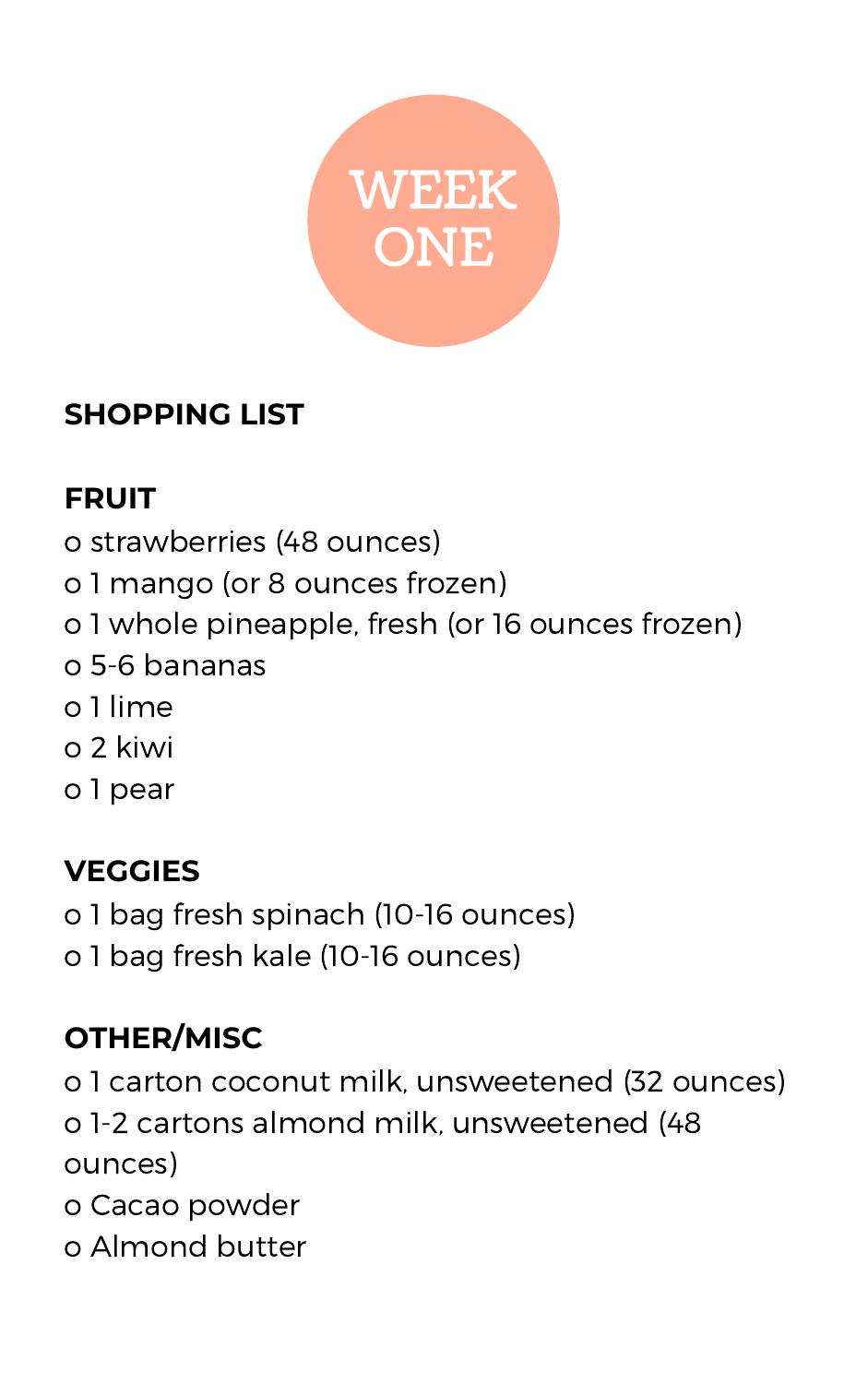

#### **DAY ONE: Choco-Berry**

INGREDIENTS:

2 cups fresh kale

2 cups almond milk, unsweetened

2 cups strawberries

1 banana

2 tablespoons cacao powder

HOW TO:

1. Blend kale and almond milk together until smooth.

2. Add remaining ingredients and blend again.

### **DAY TWO: Pretty Popeye**

INGREDIENTS:

- 2 cups fresh spinach
- 2 cups coconut milk, unsweetened
- 2 cups pineapple
- 1 banana
- 1 lime, juiced or peeled

HOW TO;

- 1. Blend spinach and almond milk together until smooth.
- 2. Add remaining ingredients and blend again.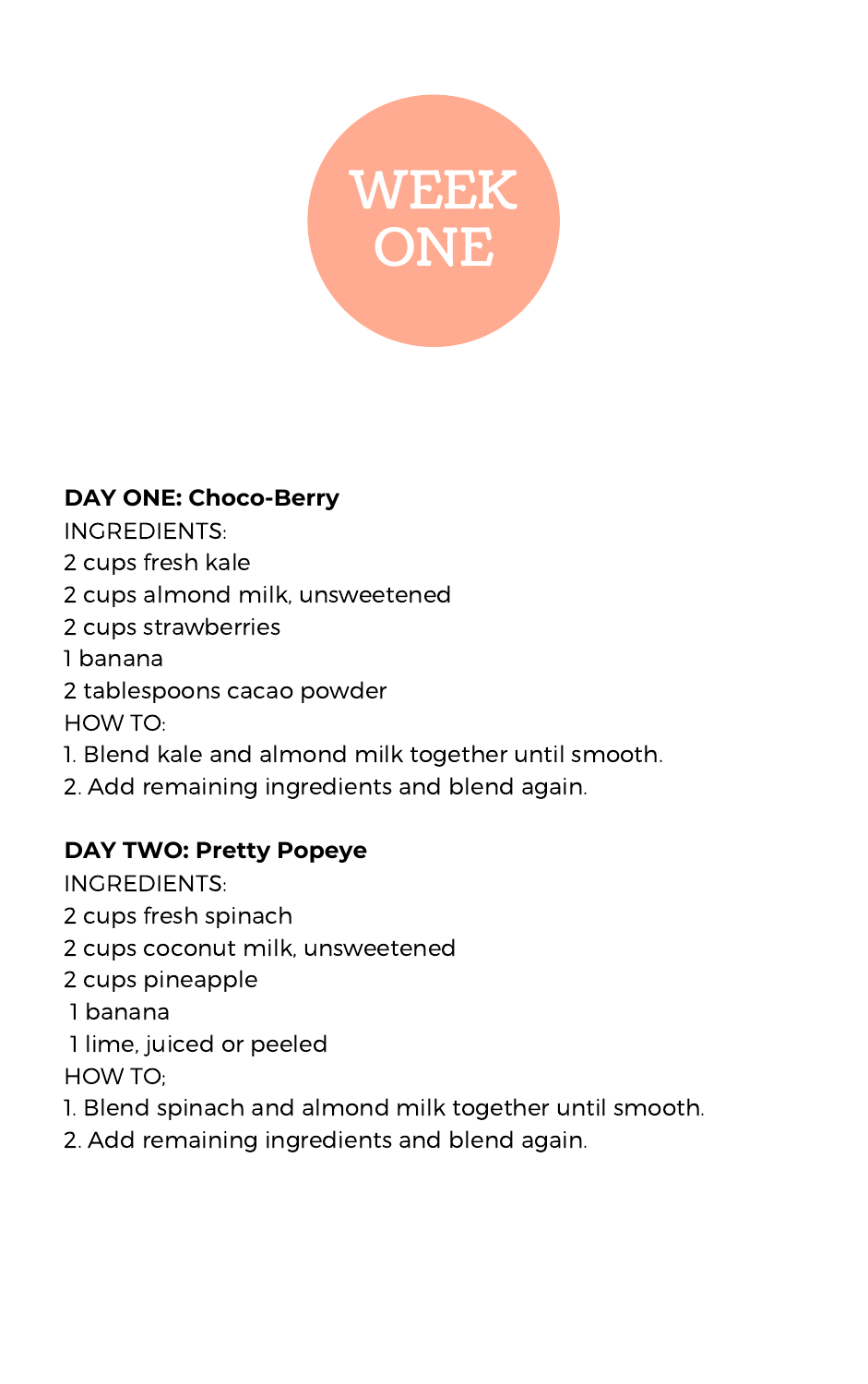### **DAY THREE: Pink Floyd**

INGREDIENTS:

- 2 cups fresh spinach
- Westered  $C<sub>CD</sub>$ 2 cups almond milk, unsweetened
- 2 cups strawberries

1 cup mango

HOW TO:

- 1. Blend spinach and almond milk together until smooth.
- 2. Add remaining ingredients and blend again.

### **DAY FOUR: Kinky Kiwi**

INGREDIENTS:

- 2 cups fresh kale
- 2 cups coconut milk, unsweetened
- 2 kiwi, peeled or whole
- 2 cups strawberries

#### HOW TO:

- 1. Blend kale and coconut milk together until smooth.
- 2. Add remaining ingredients and blend again

#### **DAY FIVE: Pear Passion**

INGREDIENTS:

- 2 cups fresh spinach
- 2 cups almond milk, unsweetened
- 2 bananas
- 1 pear, core removed\*
- 2 tablespoons almond butter
- 2 tablespoon cacao powder HOW TO:
- 1. Blend spinach and almond milk together until smooth.
- 2. Add remaining ingredients and blend again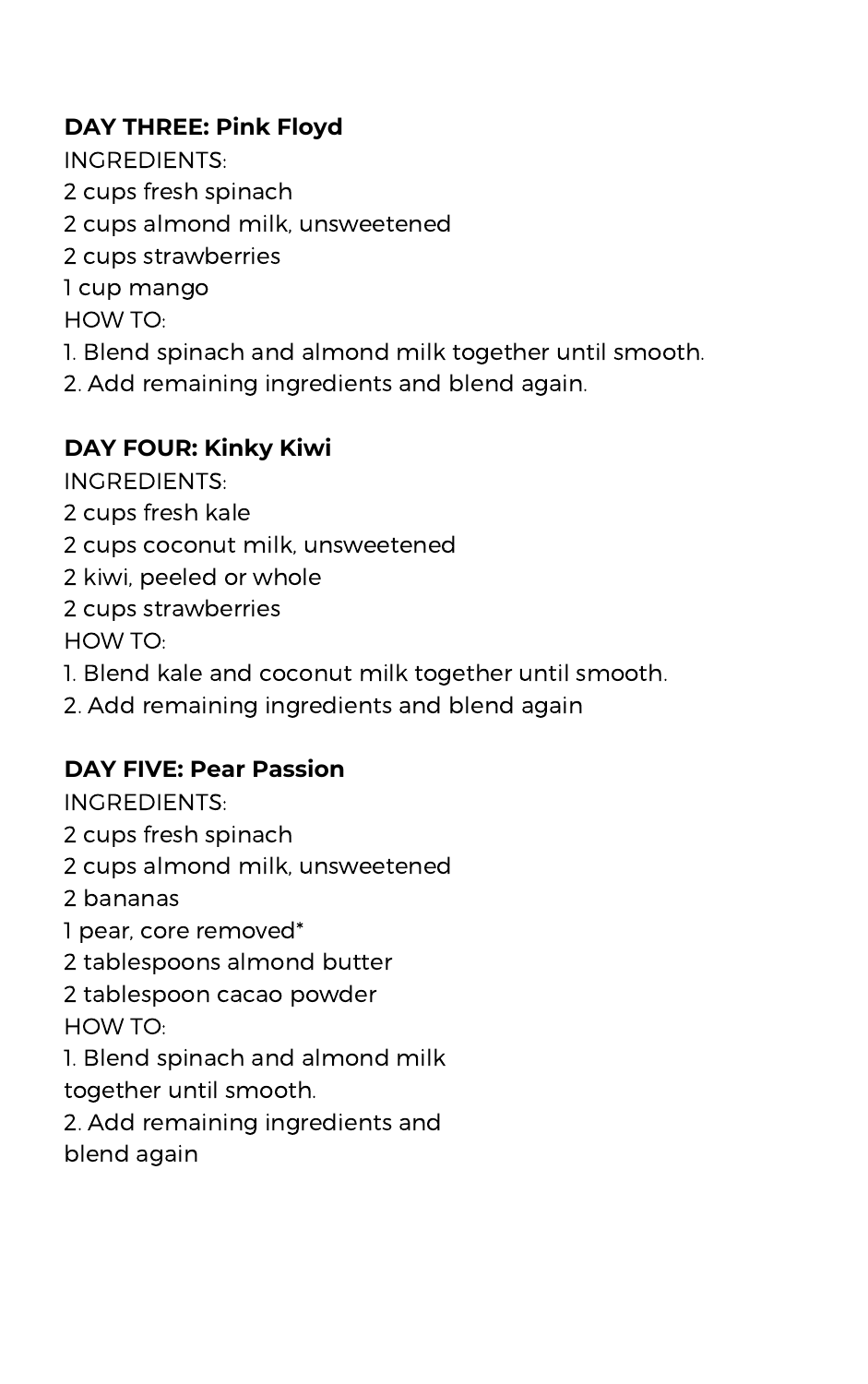

## **FRUIT**

- o 1 grapefruit
- o 1 pineapple, fresh (or 16 ounces frozen)
- o 3 kiwis
- o 5 apples, any variety
- o Strawberries (24 ounces)
- o Bunch grapes (green or purple)
- o 5 oranges
- o 3 bananas

## **VEGGIES**

- o 1 bag fresh spinach (16 ounces)
- o 1 bag fresh kale (16 ounces)

## **OTHER/MISC**

- o 1 carton almond milk, unsweetened
- o 1-inch piece fresh ginger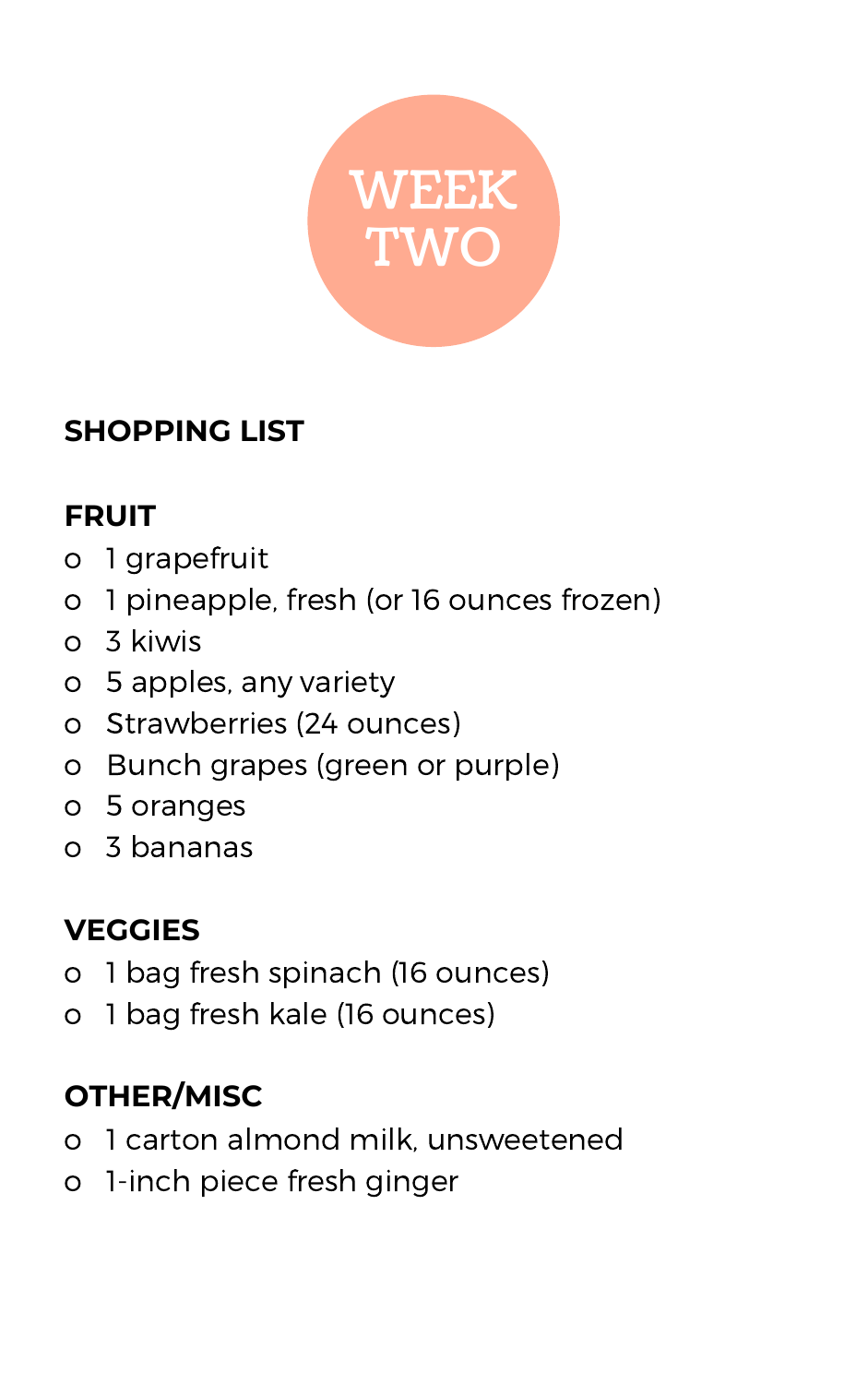

### **DAY ONE: Gingy Juice**

INGREDIENTS:

- 2 cups spinach
- 2 cups almond milk
- 1 banana
- 2 apples, core removed
- ½-inch fresh ginger, peeled
- HOW TO:
- 1. Blend spinach and almond milk together until smooth.
- 2. Add remaining ingredients and blend again.

#### **DAY TWO: Sammy Sosa**

INGREDIENTS:

2 cups spinach

1 ½ cups water

1 apple core removed

1 cup strawberries

½ cup grapes

1 orange, peeled

HOW TO:

1. Blend spinach, water, and grapefruit together until smooth.

2. Add remaining ingredients and blend again.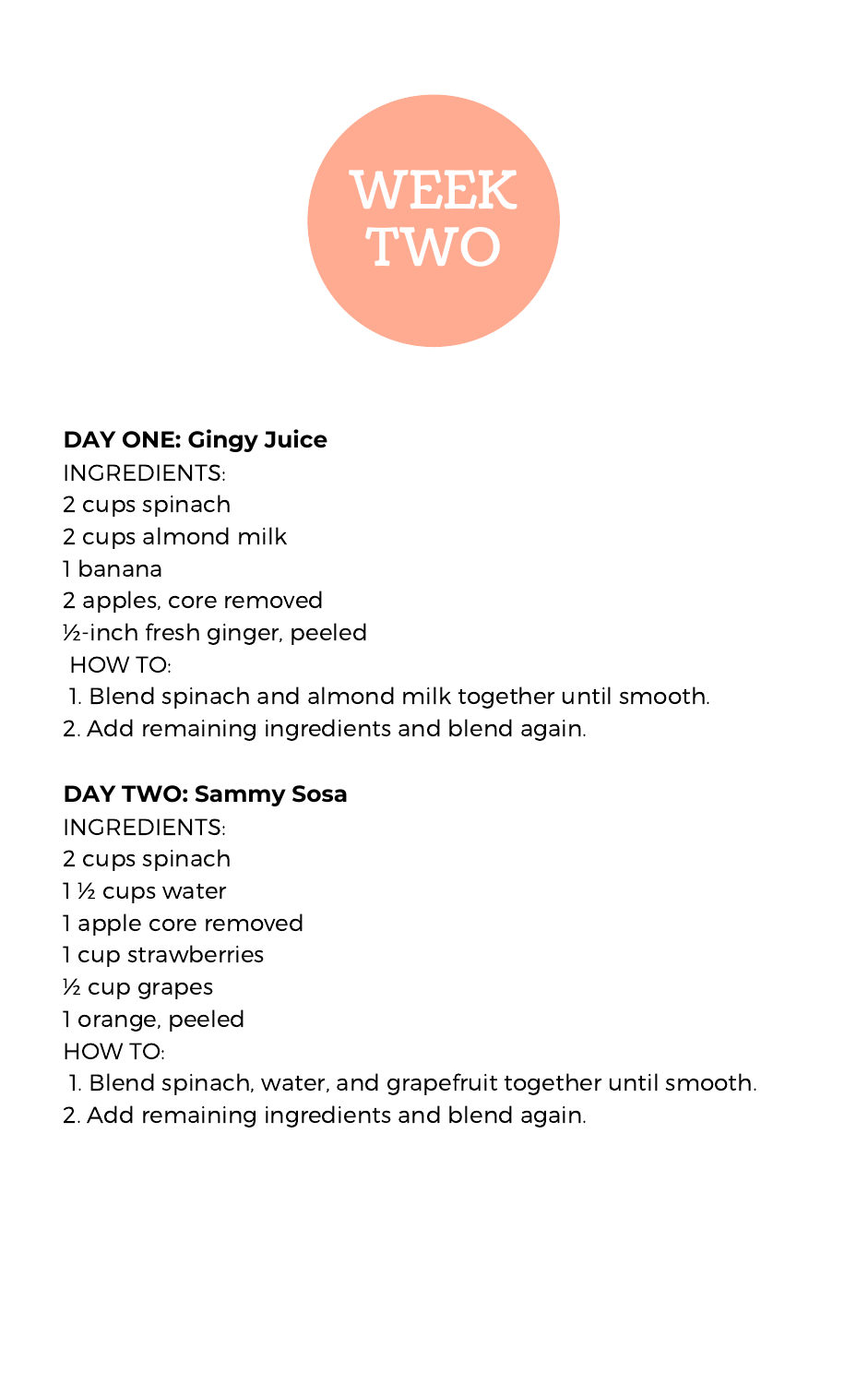## WEEKS IN THE CONTROL OF THE CONTROL OF THE CONTROL OF THE CONTROL OF THE CONTROL OF THE CONTROL OF THE CONTROL OF THE CONTROL OF THE CONTROL OF THE CONTROL OF THE CONTROL OF THE CONTROL OF THE CONTROL OF THE CONTROL OF THE **DAY THREE: Hang Loose**

- INGREDIENTS:
- 2 cups spinach
- 2 cups water
- 1 grapefruit, peeled
- 1 cup pineapple
- 2 kiwi, peeled
- HOW TO:
- 1. Blend spinach, water, and grapefruit together until smooth.
- 2. Add remaining ingredients and blend again.

#### **DAY FOUR: C-BOMB**

- INGREDIENTS:
- 2 cups kale
- 1 ½ cups water
- 1 banana
- 2 oranges, peeled

1 cup strawberries

HOW TO:

1. Blend kale, water, and oranges together until smooth.

2. Add remaining ingredients and blend again.

### **DAY FIVE: Sweet Sauce**

INGREDIENTS:

2 cups kale

1 cup almond milk

- 2 cups grapes
- 1 apple core removed

1 orange, peeled

HOW TO:

- 1. Blend kale, almond milk, and orange together until smooth.
- 2. Add remaining ingredients and blend again.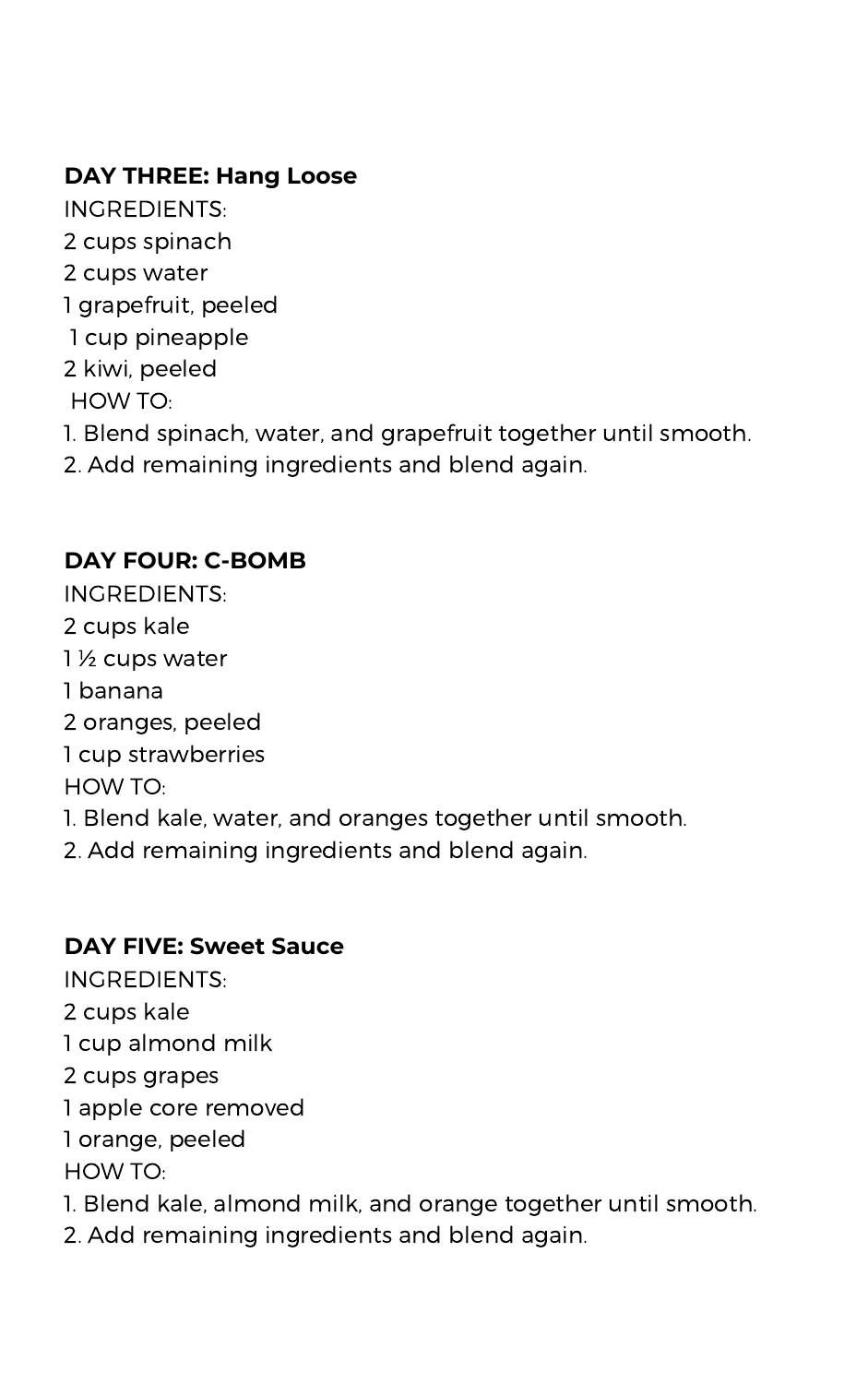

## **FRUIT**

- o 1 whole pineapples, fresh (or 24 ounces frozen)
- o 2 mangos
- o 3 bananas
- o 2 grapefruits
- o Strawberries (12 ounces)
- o Medjool dates, pitted o 1 orange

## **VEGGIES**

o 1 bag fresh spinach (10-16 ounces each)

## **OTHER/MISC**

- o 1 Carton Unsweetened Almond Milk
- o Rolled Oats
- o Cinnamon
- o Flax Seed
- o Almond Butter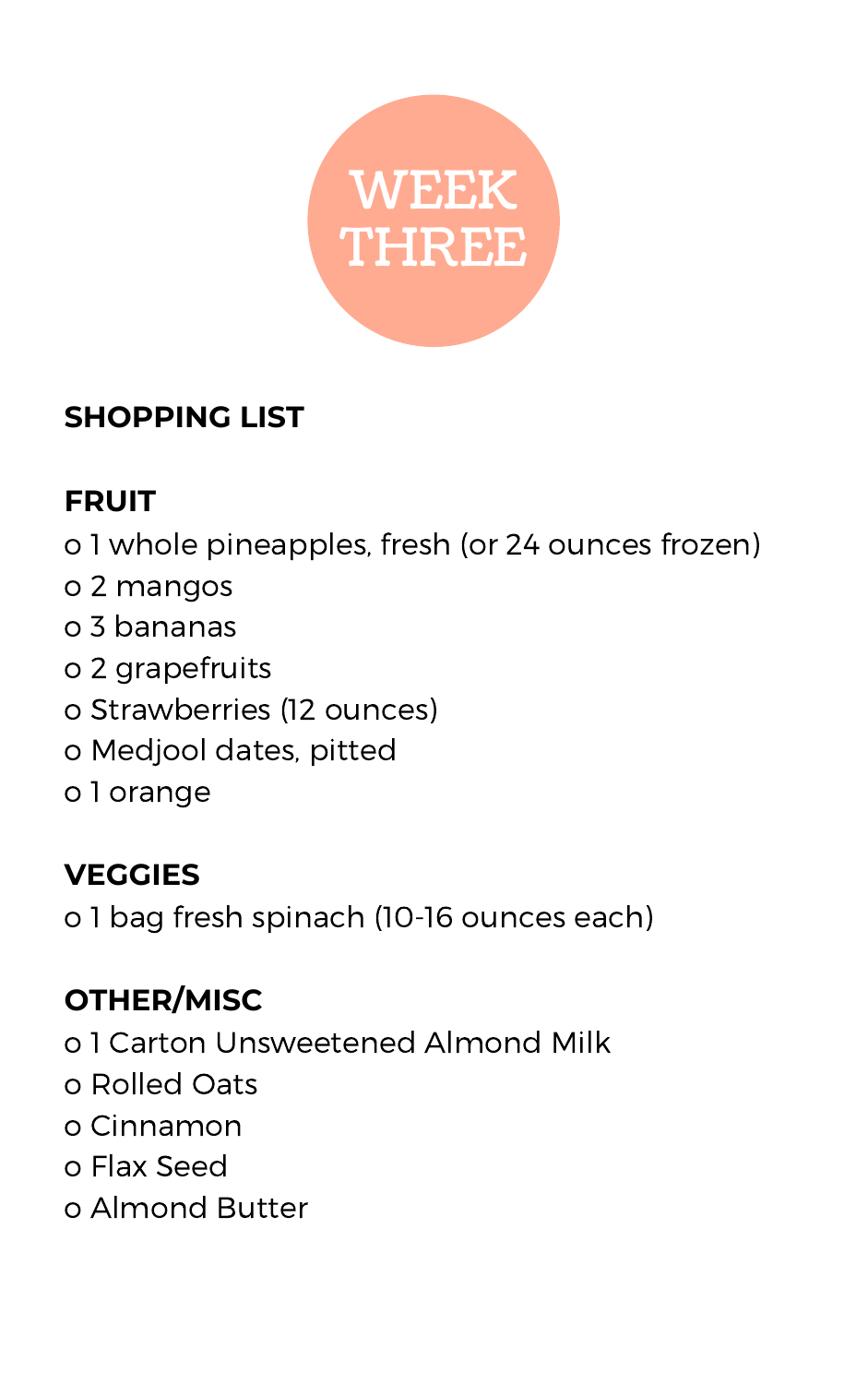![](_page_9_Picture_0.jpeg)

#### **DAY ONE: Lucky You**

INGREDIENTS:

- 2 cups fresh spinach
- 2 cups water
- 1 cup pineapple
- 1 cup mango
- 2 bananas
- HOW TO:
- 1. Blend spinach and water together until smooth.

2. Add remaining ingredients and blend again.

#### **DAY TWO: Let's Do This**

INGREDIENTS:

- 2 cups fresh spinach
- 1 ½ cups water
- 1 grapefruit, peeled\*
- 2 cups pineapple

HOW TO:

- 1. Blend spinach, water, and grapefruit together until smooth.
- 2. Add remaining ingredients and blend again.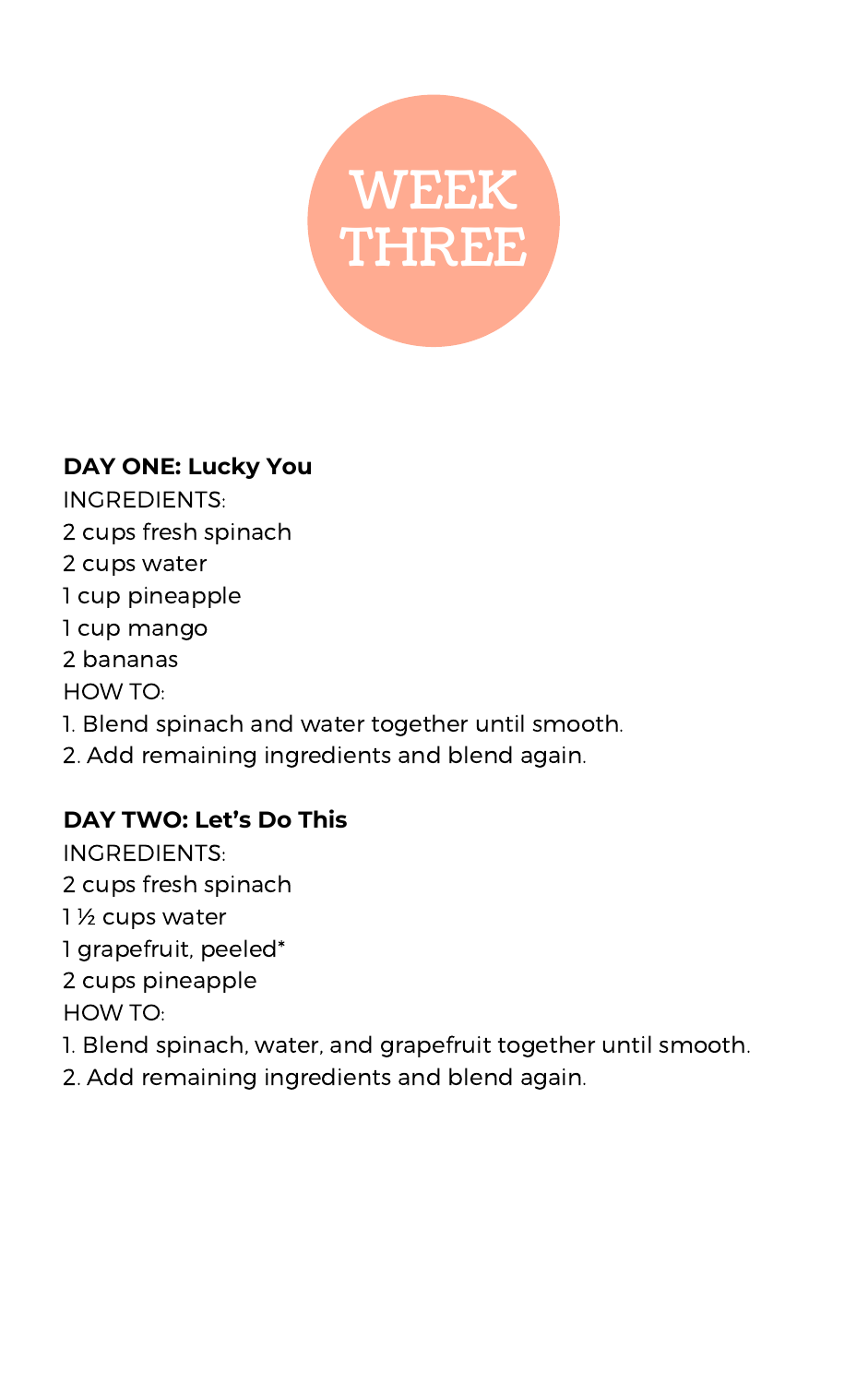## **DAY THREE: Strawberry Slam**<br>INGREDIENTS:

INGREDIENTS:

2 cups fresh spinach

1 ½ cups water

1 grapefruit, peeled\*

1 ½ cup strawberries

4 medjool dates, pitted

HOW TO:

1. Blend spinach, water, and grapefruit together until smooth.

2. Add remaining ingredients and blend again.

#### **DAY FOUR: Banana Nut Oatmeal**

INGREDIENTS:

1 cup unsweetened vanilla almond milk

1 banana

1/4 cup old fashioned rolled oats

2 tablespoons almond butter

- 1 tablespoon flax seed
- 1/2 teaspoon cinnamon Ice HOW TO:
- 1. Add all ingredients and blend.

#### **DAY FIVE: Green Julius**

INGREDIENTS:

2 cups water

1 orange

1 cup frozen mango

2 cups spinach

HOW TO:

1. Add all ingredients and blend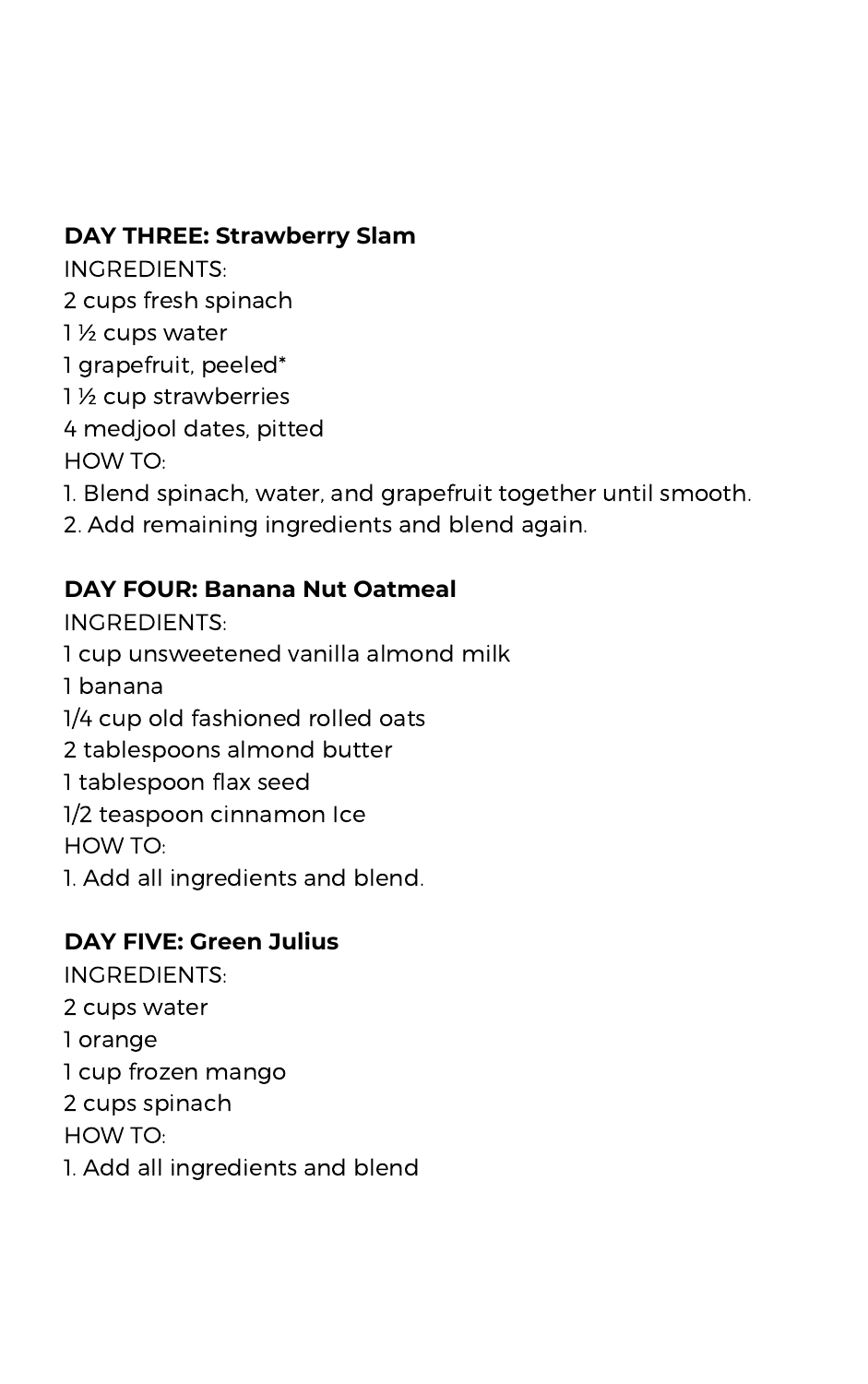![](_page_11_Picture_0.jpeg)

## **FRUIT**

- o 6 apples
- o 1 bunch grapes
- o 20 ounces frozen peaches
- o 20 ounces frozen blueberries
- o 15 ounces frozen strawberries

o 10 ounces frozen mixed berries o 6 ounces of mango chunks o 3 bananas

## **VEGGIES**

o 1 bunch kale

- o 20 ounces spinach
- o 20 ounces spring mix greens

## **OTHER/MISC**

o Stevia sweetener (packets)

o Bag of ground flaxseeds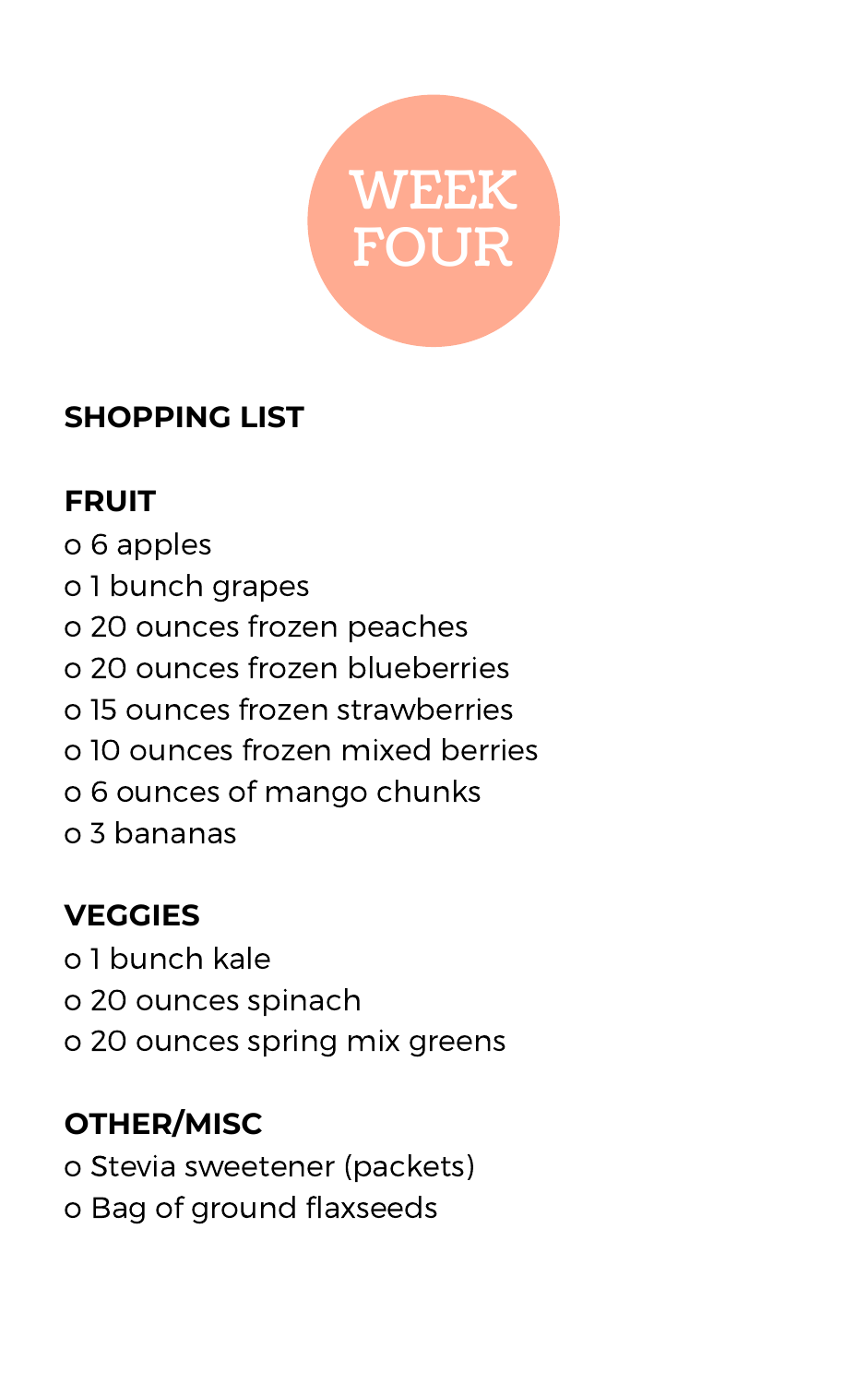![](_page_12_Picture_0.jpeg)

#### **DAY ONE: Berry Green**

INGREDIENTS:

3 handfuls spinach

2 cups water

1 apple, cored, quartered

1 cup frozen mangos

1 cup frozen strawberries

1 handful frozen or fresh seedless grapes

1 stevia packet (add more to sweeten, if necessary)

2 tablespoons ground flaxseeds

OPTIONAL: 1 scoop of protein powder

HOW TO:

Place leafy greens and water into blender and blend until mixture is a green juice-like consistency. Stop blender and add remaining ingredients. Blend until creamy.

#### **DAY TWO: Apple Strawberry**

INGREDIENTS:

3 handfuls spring mix greens

2 cups water

1 banana peeled

2 apples, cored, quartered

1 ½ cups frozen strawberries

2 stevia packets (add more to sweeten, if necessary)

2 tablespoons ground flaxseeds

OPTIONAL: 1 scoop of protein powder

HOW TO:

Place leafy greens and water into blender and blend until

mixture is a green juice-like consistency. Stop blender and add remaining ingredients. Blend until creamy.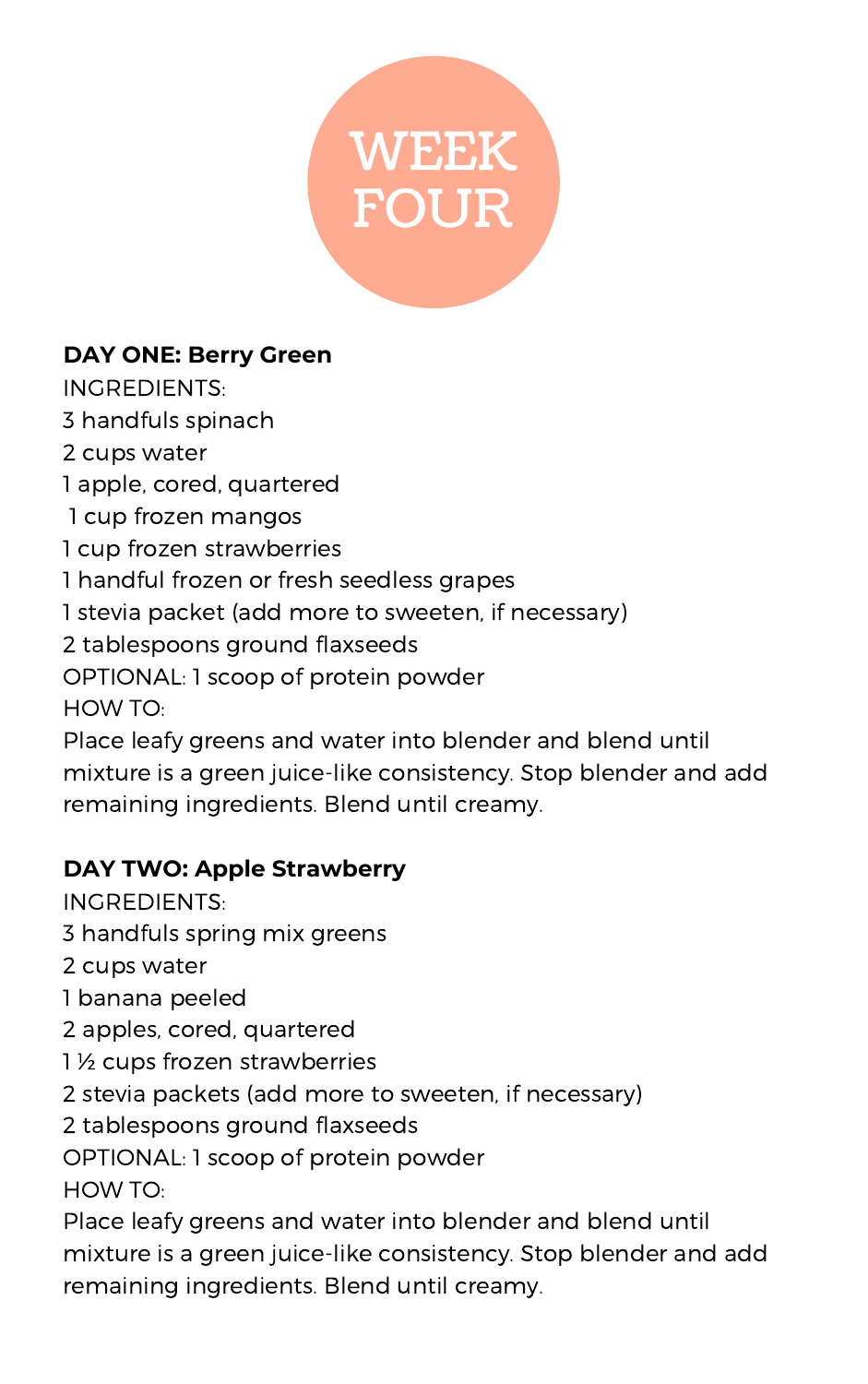#### WEEK **DAY THREE: Apple Berry**

INGREDIENTS:

1 handful spring mix greens

2 handfuls spinach

2 cups water

1½ cups frozen blueberries

1 banana, peeled

1 apple, cored and quartered

1 packet stevia

2 tablespoons ground flaxseeds

OPTIONAL: 1 scoop of protein powder

HOW TO:

Place leafy greens and water into blender and blend until mixture is a green juice-like consistency. Stop blender and add remaining ingredients. Blend until creamy.

#### **DAY FOUR: Berry Peachy**

INGREDIENTS:

2 handfuls kale

1 handful spinach

2 cups water

2 apples, cored, quartered

1½ cups frozen peaches

1½ cups frozen mixed berries

2 packets stevia

2 tablespoons ground flaxseeds

OPTIONAL: 1 scoop of protein powder

HOW TO:

Place leafy greens and water into blender and blend until mixture is a green juice-like consistency. Stop blender and add remaining ingredients. Blend until creamy.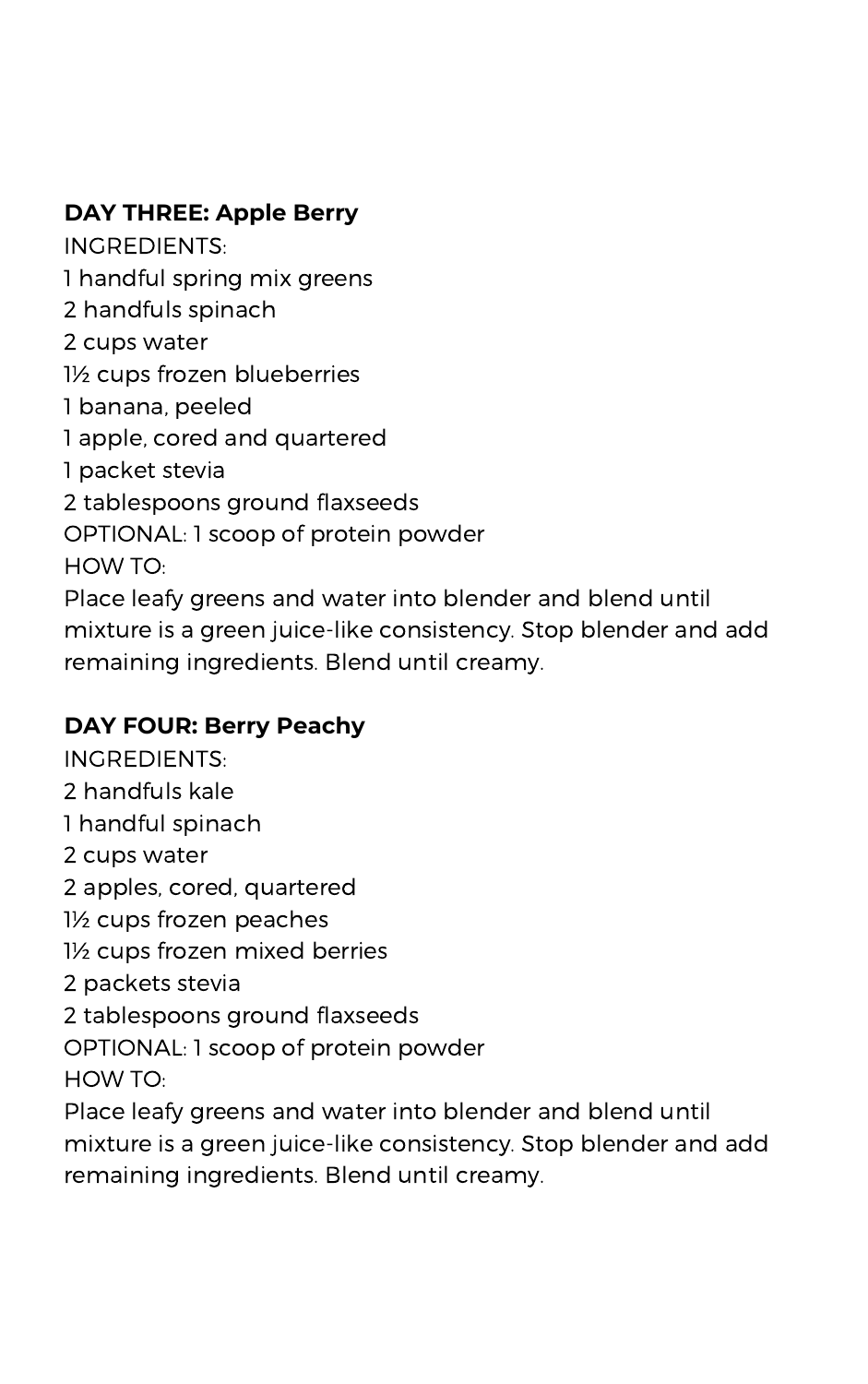## WEEK **DAY FIVE: Peach Berry Spinach**

INGREDIENTS:

3 handfuls spinach

2 cups water

1 cup frozen peaches

1 handful fresh or frozen seedless grapes

1½ cups blueberries

3 packets stevia to sweeten

2 tablespoons ground flaxseeds

OPTIONAL: 1 scoop of protein powder HOW TO:

Place spinach and water into blender and blend until mixture is a green juice-like consistency. Stop blender and add remaining ingredients. Blend until creamy.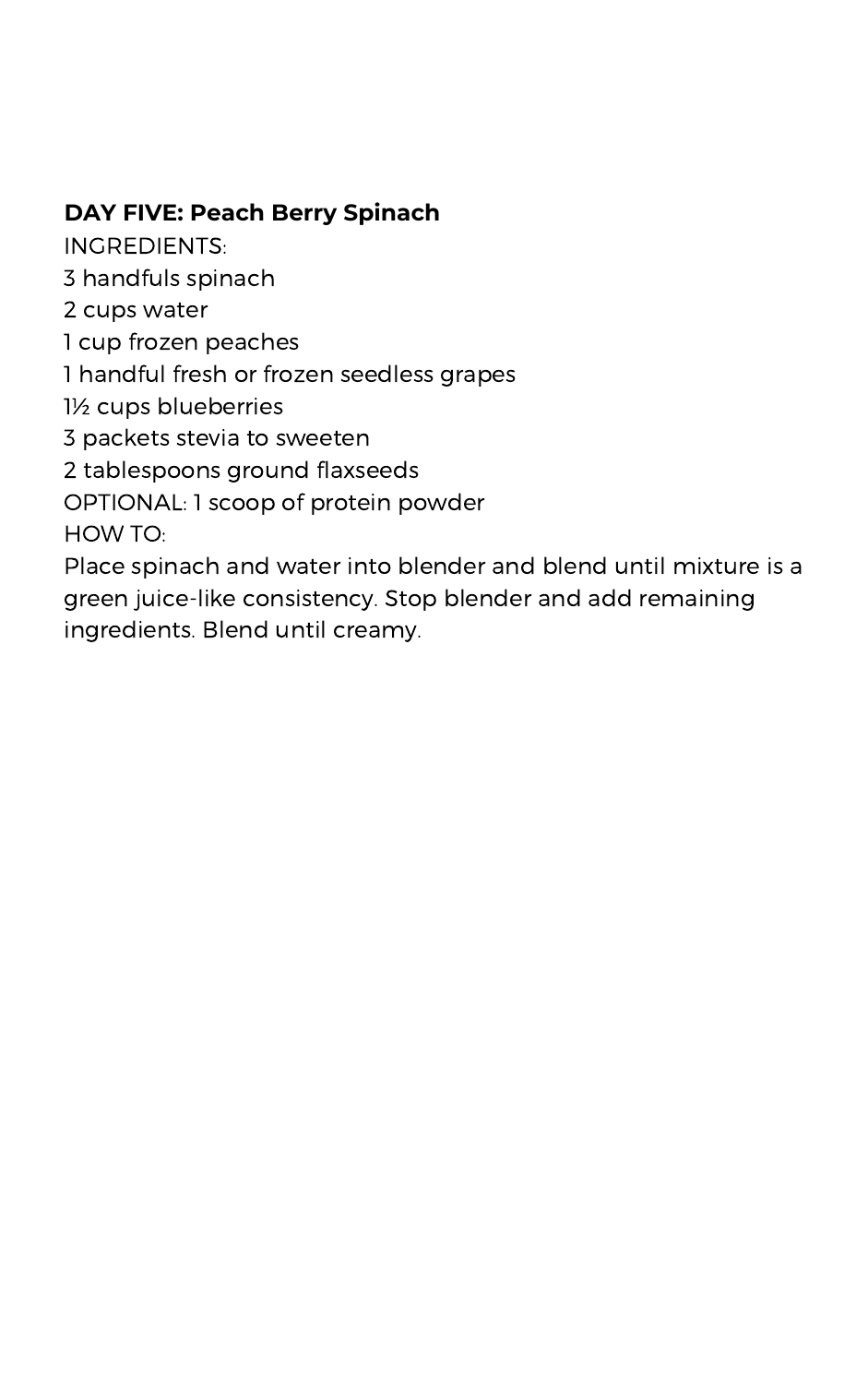![](_page_15_Picture_0.jpeg)

## **FRUIT**

- o Green Apple
- o Frozen Berries
- o 3-4 Bananas

![](_page_15_Picture_6.jpeg)

o 20 ounces spinach

## **OTHER/MISC**

o Almond milk o Almond butter

o Cacao powder

o Vanilla Protein Powder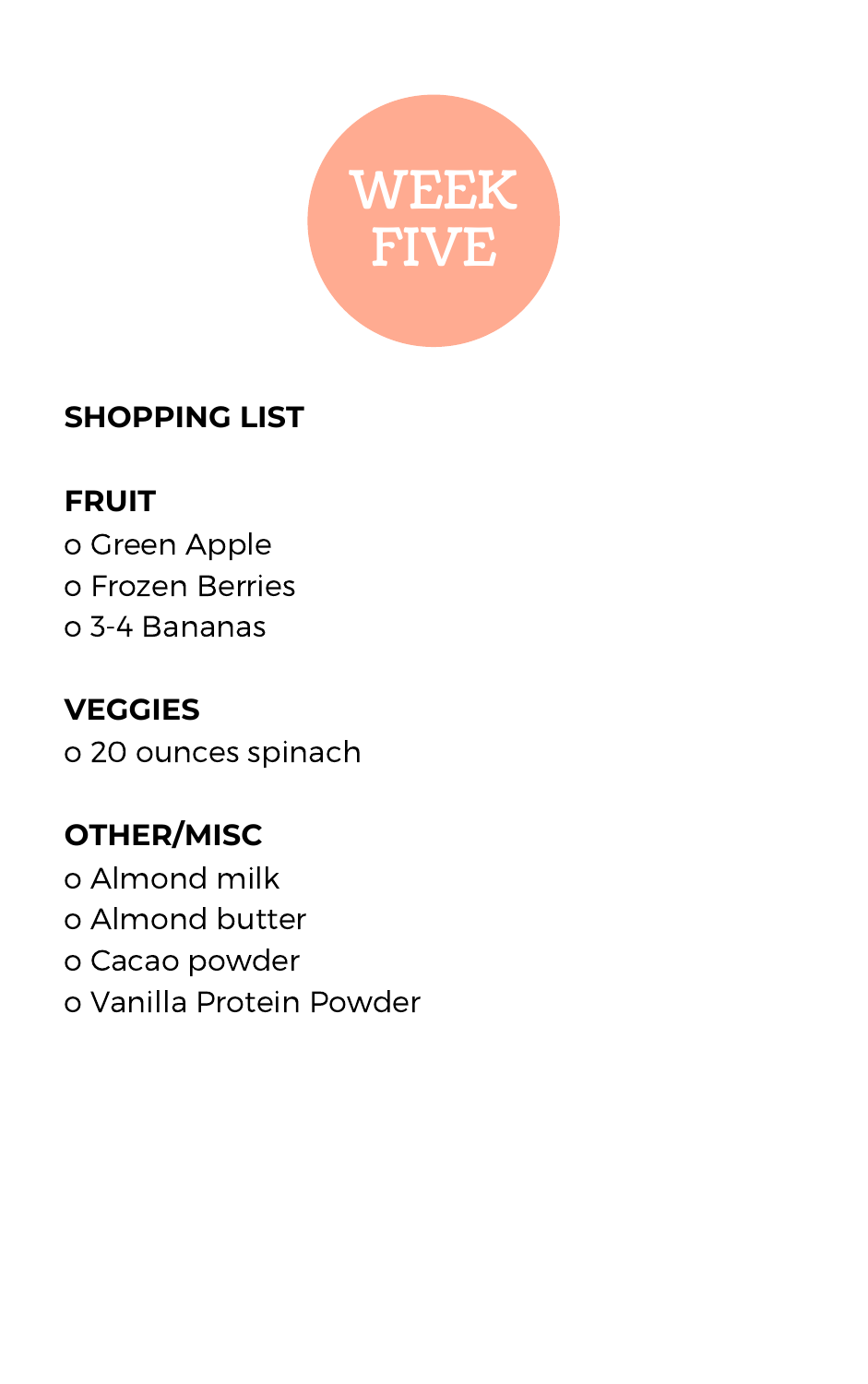![](_page_16_Picture_0.jpeg)

#### **DAY ONE: Green Machine**

INGREDIENTS: handful spinach 1/2 green apple 1 cup almond milk 1/2 banana 1 scoop vanilla protein HOW TO: Blend and enjoy

#### **DAY TWO: Chocolate Dream**

INGREDIENTS: 1/2 banana 1 cup almond milk 2 tablespoon cocoa powder 1 tablespoon almond butter 1 vanilla protein HOW TO: Blend and enjoy